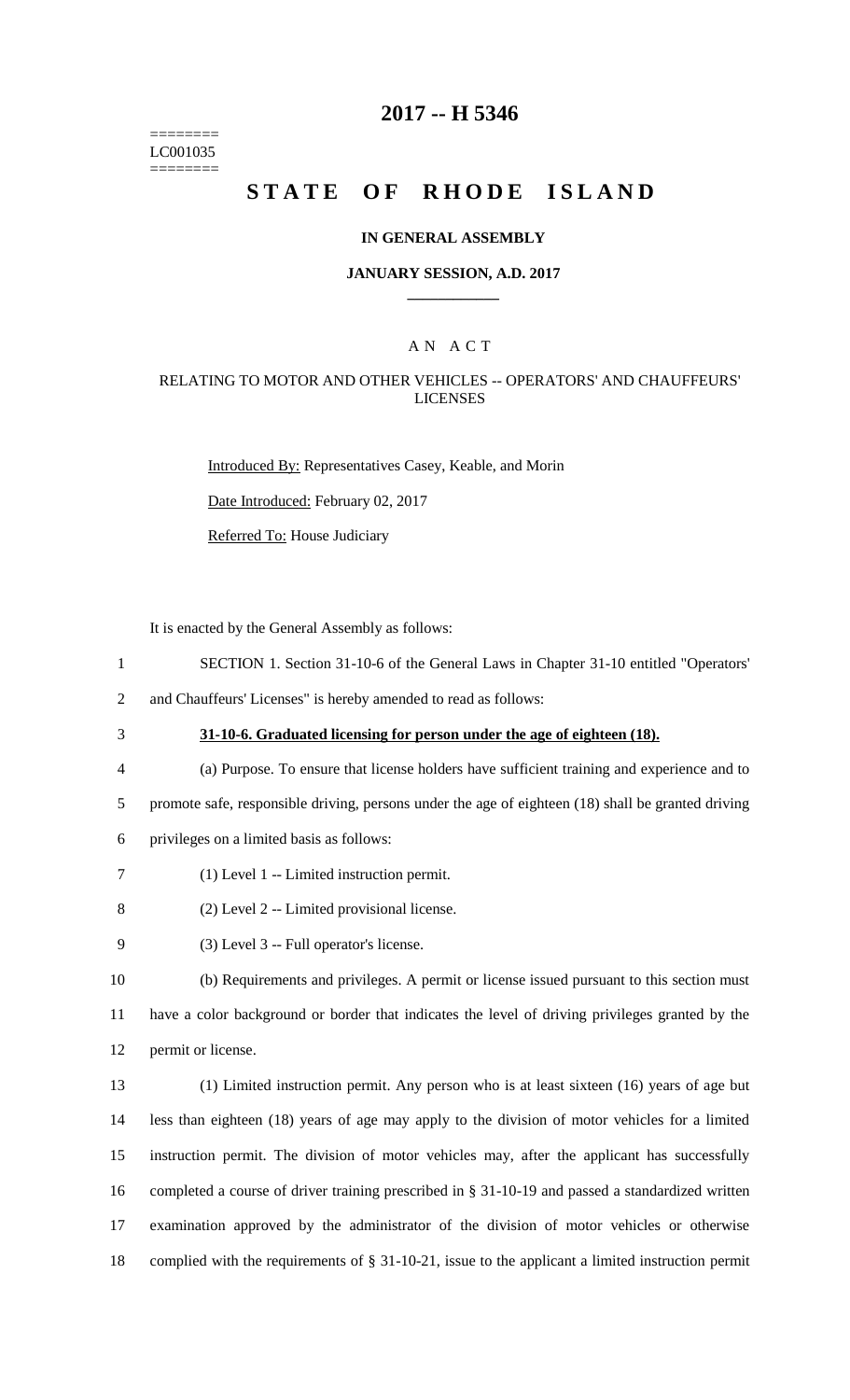which shall entitle the applicant to drive a motor vehicle only under the following conditions:

(i) The permit holder must be in possession of the permit;

 (ii) A supervising driver must be seated beside the permit holder in the front seat of the vehicle when it is in motion;

(iii) No person other than the supervising driver can be in the front seat;

 (iv) Every person occupying the vehicle being driven by the permit holder must have a safety belt properly fastened about his or her body, or be restrained by a child passenger restraint system as provided in § 31-22-22 when the vehicle is in motion;

 (v) The permittee shall wear a safety belt at all times unless the permittee provides the division of motor vehicles with a statement from a physician indicating that for medical reasons the permittee cannot wear a safety belt. A limited instruction permit shall be valid for a period of one year, and may be extended for a reasonable period of time if the holder of the permit provides the division of motor vehicles with evidence of a hardship. Any person who is at least sixteen (16) years of age and is enrolled in a commercial drivers' school or in a regularly recognized secondary school or college driver training program which is approved by the division of motor vehicles shall not be required to have a limited instruction permit while operating a dual-control training vehicle regularly used by that school in its driver training program and while a regular

- instructor in that school or program is occupying the seat beside that person.
- (2) Limited provisional license. A person may obtain a limited provisional license if the person meets all of the following requirements:
- 

(i) (A) Has held a limited instruction permit issued by the division of motor vehicles for

- 22 at least six (6) months;
- (B) Has not been convicted of a motor vehicle moving violation or seat belt infraction during the preceding six (6) months;
- (C) Passes a road test administered by the division of motor vehicles and shall also meet the requirements of subsection (iii) herein.
- 
- (ii) A limited provisional license authorizes the license holder to drive a motor vehicle
- only under the following conditions:
- (A) The license holder must be in possession of the license.
- (B) The license holder may drive without supervision in any of the following circumstances:
- (I) From 5:00 a.m. to 1:00 a.m.;
- (II) When driving to or from work;
- (III) When driving to or from an activity of a volunteer fire department, volunteer rescue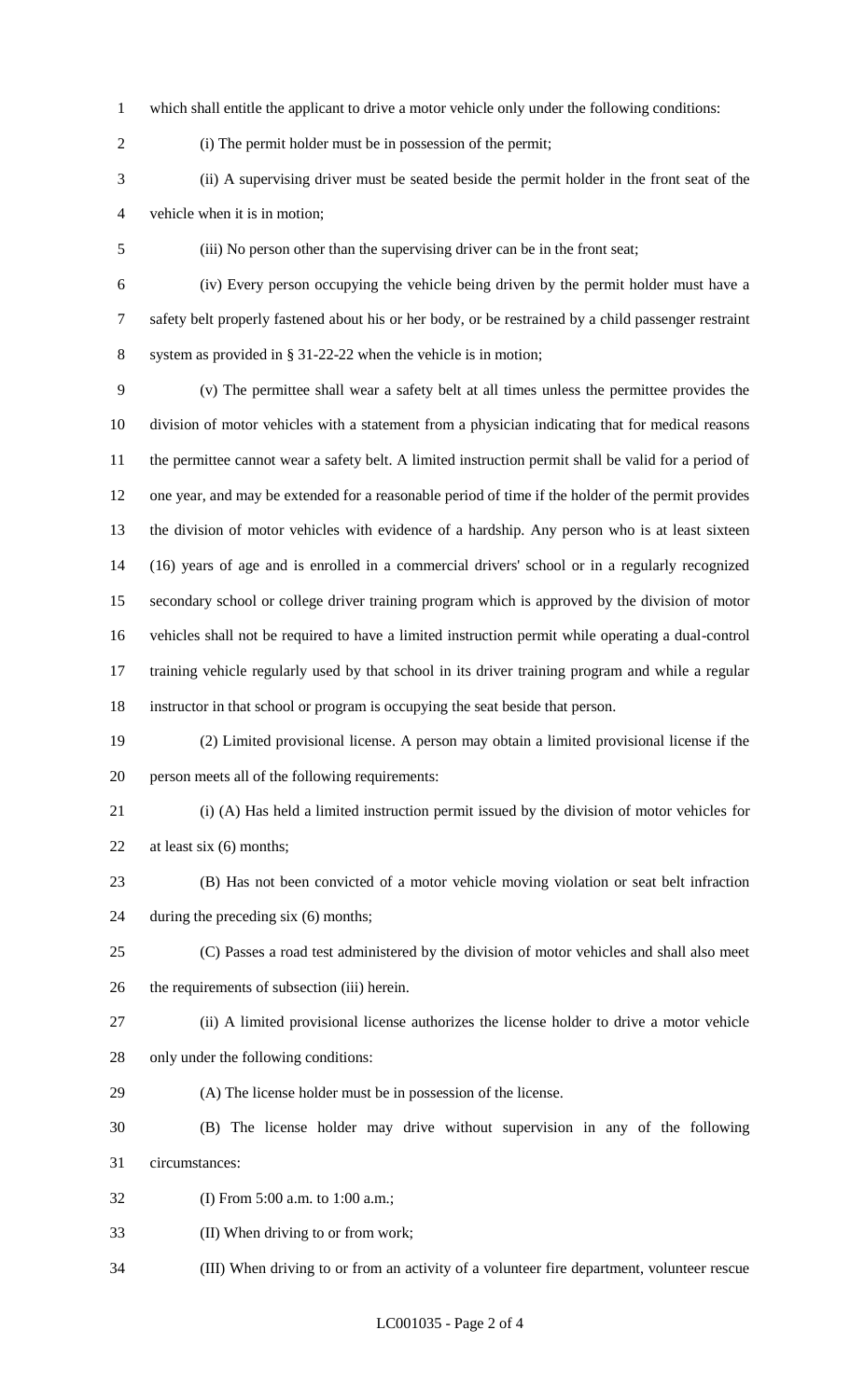- squad or volunteer emergency medical service, if the driver is a member of one of these
- 2 organizations $\frac{1}{2}$  and

 (IV) When driving between the license holder's home and a school event for which no transportation is provided by the school.

 (C) The license holder may drive with supervision at any time. When the license holder is driving with supervision, the supervising driver must be seated beside the license holder in the front seat of the vehicle when it is in motion.

 (D) Every person occupying the vehicle being driven by the license holder must have a safety belt properly fastened about his or her body, or be restrained by a child safety passenger restraint system as provided in § 31-22-22 when the vehicle is in motion.

 (iii) In addition to meeting the requirements of paragraph (i) of this subdivision, a person under the age of eighteen (18) years seeking to obtain a provisional license shall present with his or her application a statement signed by the person's parent or guardian stating that the applicant has obtained a minimum of fifty (50) hours of experience with ten (10) of those at night as a driver while driving with a supervising driver. These fifty (50) hours may include driving lessons with a commercial driving school or any other supervised driving.

- (iv) During the first twelve (12) months of a limited provisional license no more than one passenger younger than twenty-one (21) years of age is allowed in the vehicle. Immediate family/household members are excepted from this subsection.
- (3) Full operator's license. (i) A person who is at least seventeen (17) years old but less than eighteen (18) years old may apply for and obtain a full operator's license if the person meets all of the following requirements:
- 

 (i) (A) Has held a limited provisional license issued by the division of motor vehicles for at least twelve (12) months;

 (B) Has not been convicted of a motor vehicle moving violation or seat belt infraction during the preceding six (6) months.

- (ii) A person who meets the requirements of this section may obtain a full operator's license by mail. The restrictions on Level 1 and Level 2 drivers concerning time of driving, supervision and passenger limitations do not apply to a full operator's license.
- SECTION 2. This act shall take effect upon passage.

#### ======== LC001035 ========